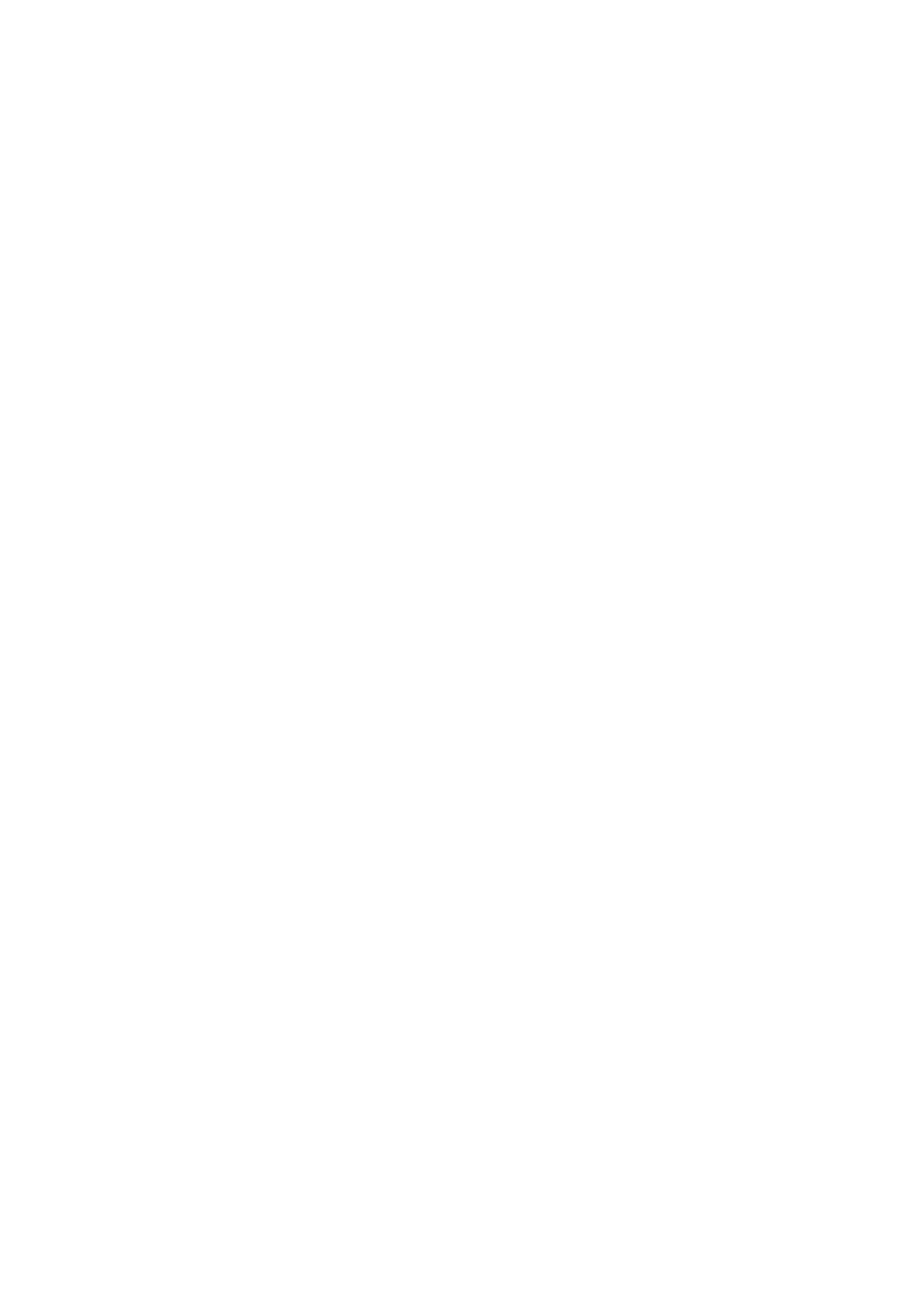# **Pen testing of the kill efficacy of the SA2 Kat trap when used for capturing feral cats**

# **Grant Morriss**

*Landcare Research*

*Prepared for:*

# **Northland Regional Council**

36 Water Street Private Bag 9021 WHĀNGĀREI 0148 New Zealand

**April 2017**

*Landcare Research, Gerald Street, PO Box 69040, Lincoln 7640, New Zealand, Ph +64 3 321 9999, Fax +64 3 321 9998,* [www.landcareresearch.co.nz](http://www.landcareresearch.co.nz/)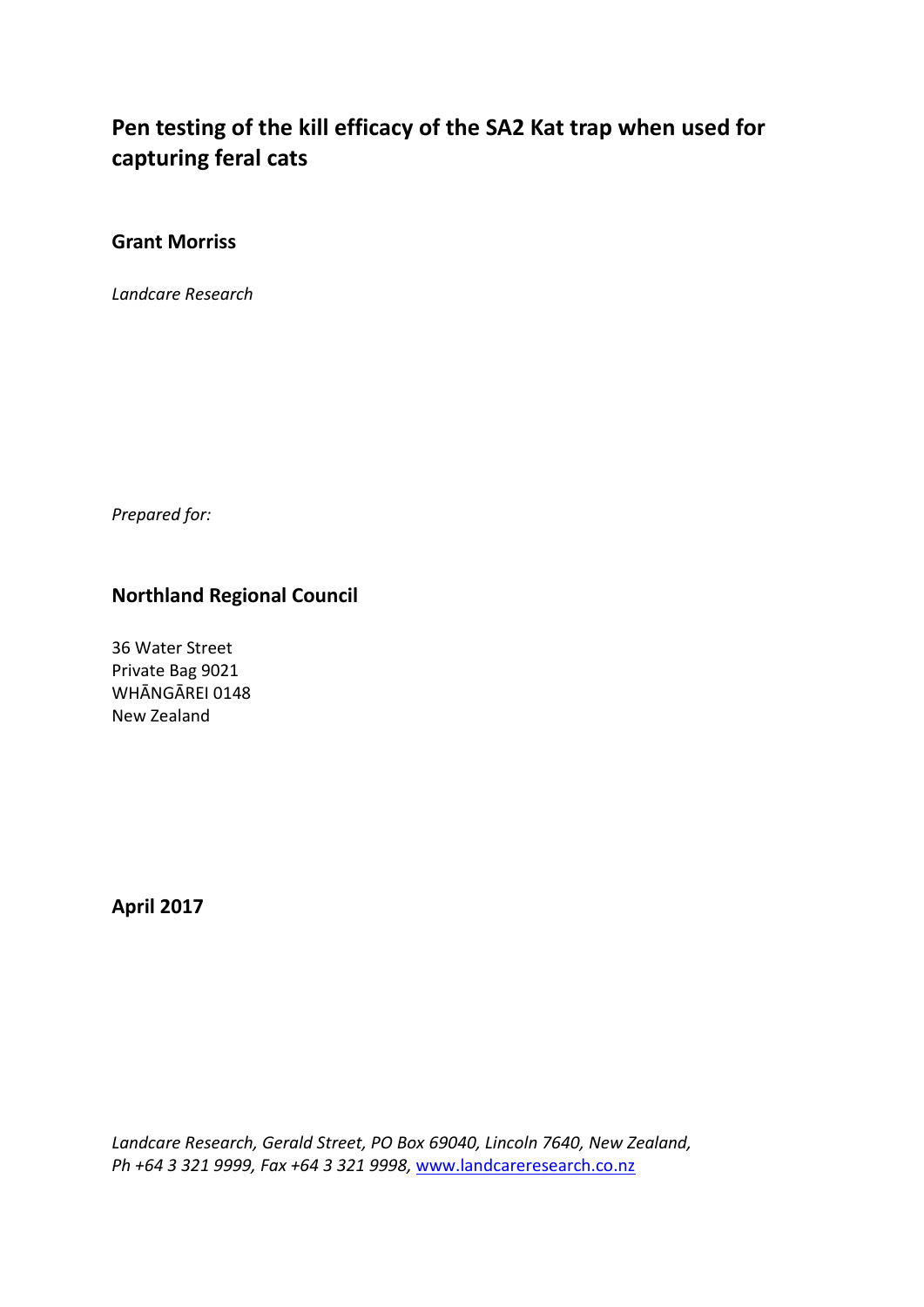*Reviewed by: Approved for release by:*

| <b>Bruce Warburton</b> | Daniel Tompkins                       |  |  |
|------------------------|---------------------------------------|--|--|
| Senior Scientist       | Portfolio Leader - Managing Invasives |  |  |
| Landcare Research      | Landcare Research                     |  |  |
|                        |                                       |  |  |

*Landcare Research Contract Report:* LC2770

#### **Disclaimer**

*This report has been prepared by Landcare Research for Northland Regional Council. If used by other parties, no warranty or representation is given as to its accuracy and no liability is accepted for loss or damage arising directly or indirectly from reliance on the information in it.*

#### **© Northland Regional Council 2017**

*This report has been prepared by Landcare Research New Zealand Limited for Northland Regional Council and Landcare Research has agreed that Northland Regional Council owns the copyright in the report. It may not be reproduced or copied, in whole or in part, in any form or by any means without the written permission of Northland Regional Council.*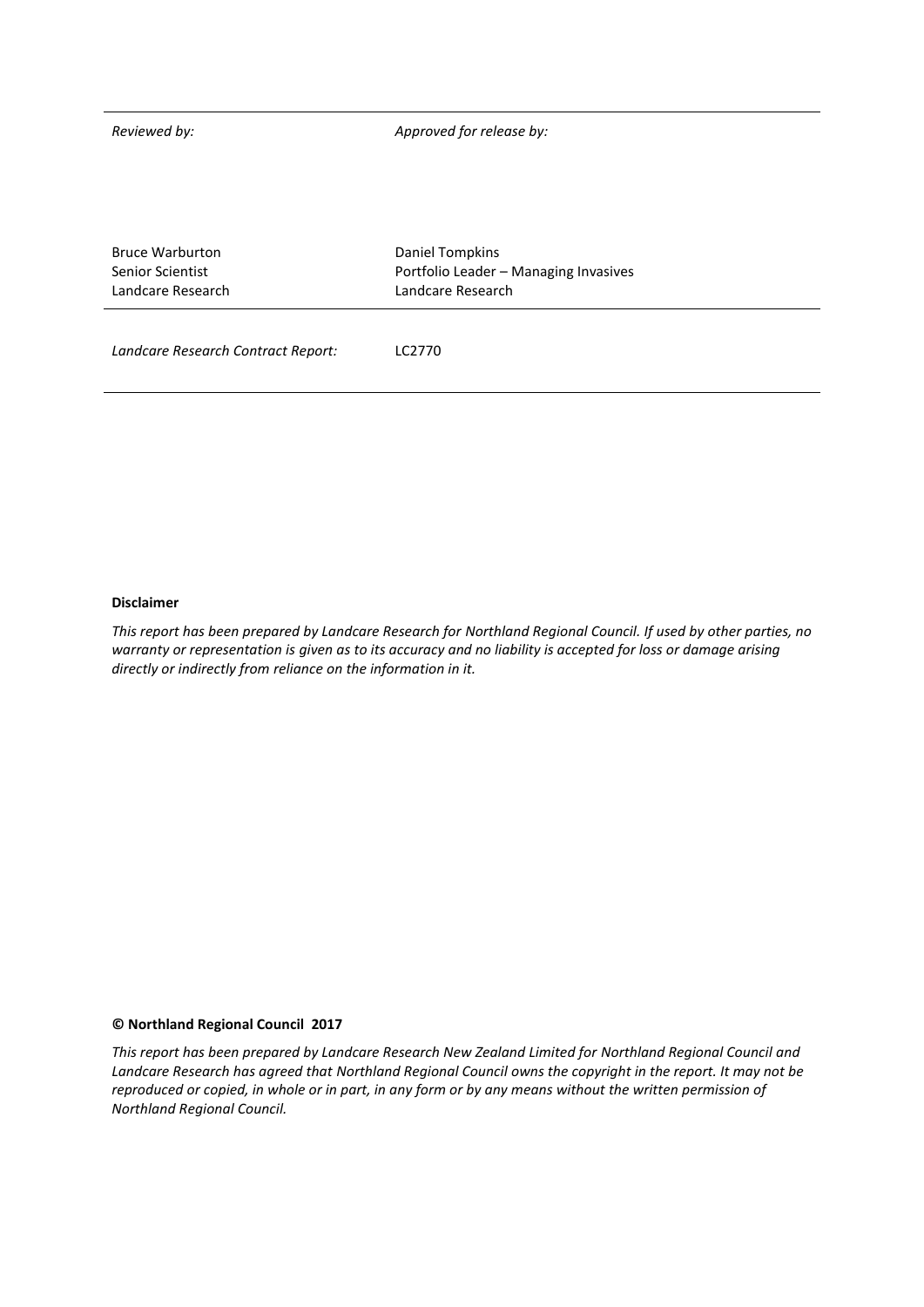# **Contents**

| $\mathbf{1}$   |  |  |  |  |  |  |  |
|----------------|--|--|--|--|--|--|--|
| $\overline{2}$ |  |  |  |  |  |  |  |
| $\overline{3}$ |  |  |  |  |  |  |  |
| $\overline{4}$ |  |  |  |  |  |  |  |
|                |  |  |  |  |  |  |  |
|                |  |  |  |  |  |  |  |
| 5              |  |  |  |  |  |  |  |
| 6              |  |  |  |  |  |  |  |
| $\overline{7}$ |  |  |  |  |  |  |  |
| 8              |  |  |  |  |  |  |  |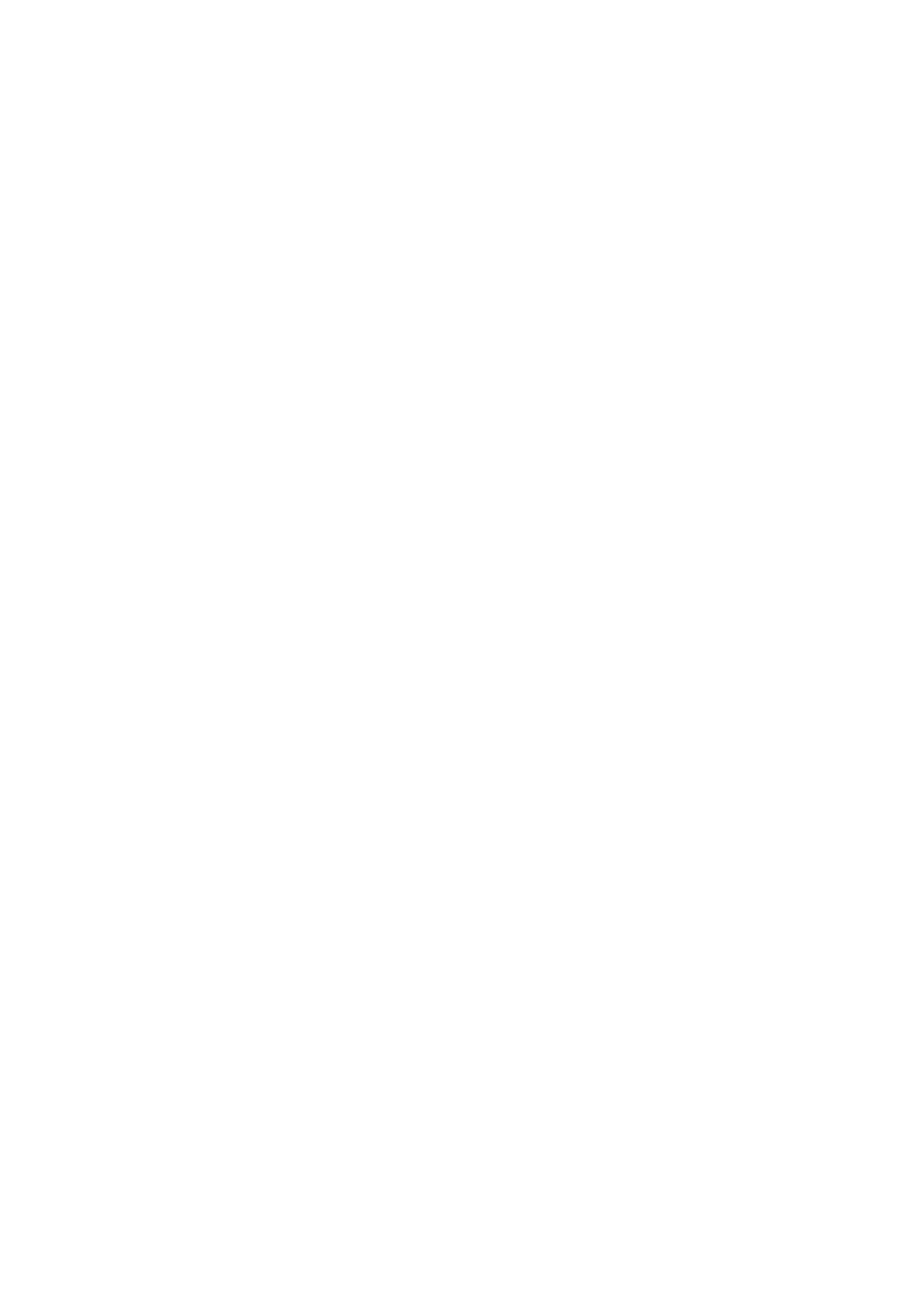# <span id="page-6-0"></span>**Summary**

#### **Project and client**

 Landcare Research, Lincoln, assessed the killing performance of the SA2 Kat trap for capturing feral cats, for Northland Regional Council, during February–April 2017.

#### **Objective**

 To test the killing efficacy of the SA2 Kat trap when capturing feral cats, using the National Animal Welfare Advisory Committee (NAWAC) trap-testing guideline.

#### **Methods**

- This work was carried out with approval of the Landcare Research Animal Ethics Committee (AEC 15/12/01).
- The manufacturer provided new, modified SA2 Kat traps to test their killing performance on wild-caught feral cats. Cats were penned individually and the trap tested in a free-approach test. Once the cat was struck by the trap, the time to loss of palpebral (blinking) reflex was measured to determine whether the trap rendered the captured animal irreversibly unconscious within 3 minutes. For the trap to pass the NAWAC trap-testing guidelines, 10 of 10 cats needed to be rendered irreversibly unconscious within 3 minutes.

#### **Results**

Ten of ten cats were killed successfully.

#### **Conclusions**

- The SA2 Kat trap passed the NAWAC trap-testing guideline when tested on cats.
- This style of trap could also be adapted for use on possums, and possums could be a significant non-target species when the trap is used for targeting cats. A different trigger depth and trap size may be needed to target possums specifically.

#### **Recommendations**

- If Northland Regional Council wish to use kill traps for targeting feral cats that have passed the NAWAC trap-testing guideline, they should support the use of the SA2 Kat trap.
- When promoting the use of the SA2 Kat trap by community groups and/or other agencies, Northland Regional Council should provide setting and baiting instructions as per those used for the NAWAC test.
- The SA2 Kat trap or a similar design should be submitted for NAWAC testing on possums.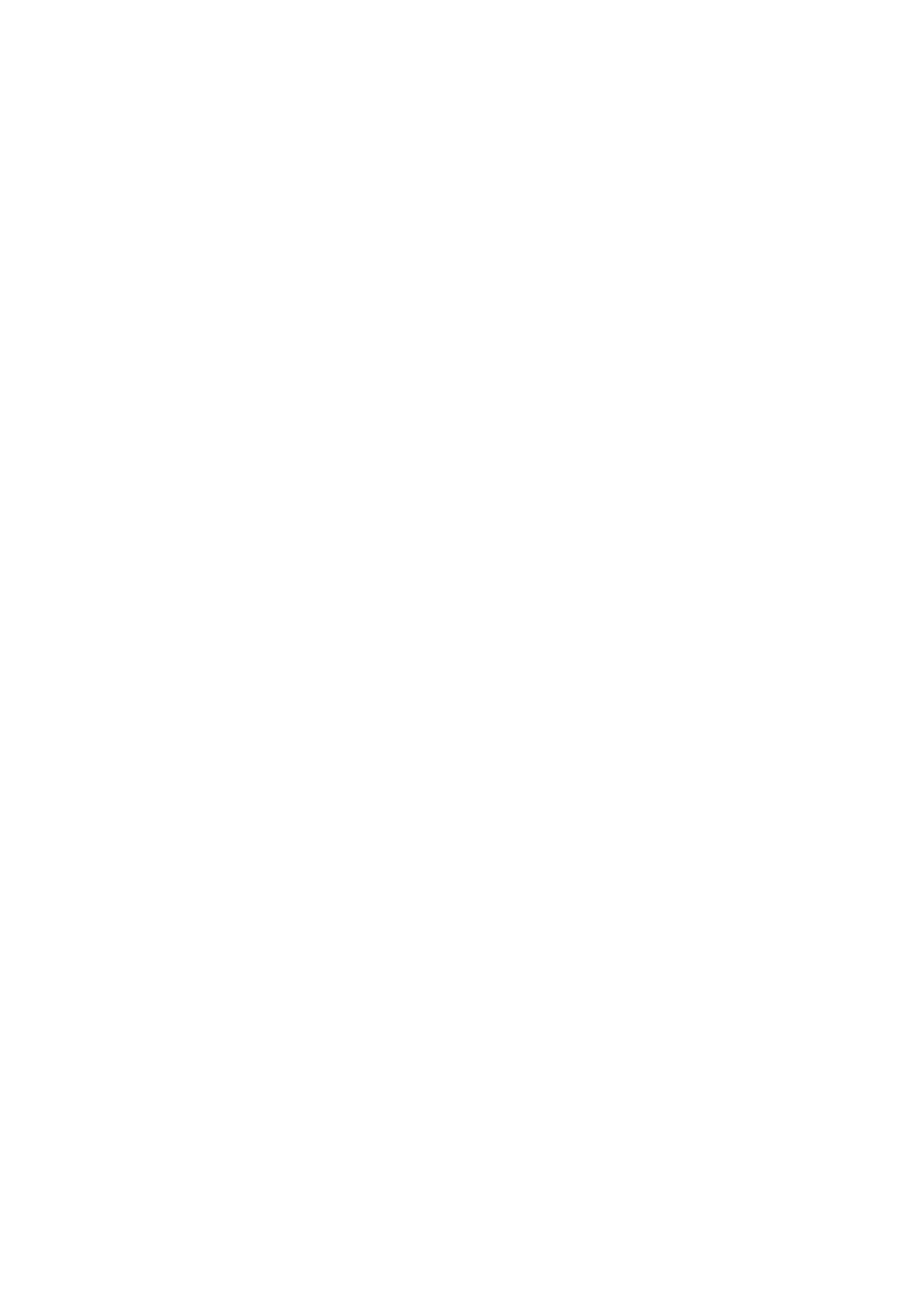# <span id="page-8-0"></span>**1 Introduction**

Landcare Research, Lincoln, assessed the killing performance of the SA2 Kat trap for capturing feral cats, for Northland Regional Council, during February–April 2017.

### <span id="page-8-1"></span>**2 Objective**

 To test the killing efficacy of the SA2 Kat trap when capturing feral cats, using the National Animal Welfare Advisory Committee (NAWAC) trap-testing guideline.

# <span id="page-8-2"></span>**3 Methods**

The client provided six new, modified SA2 Kat traps to test their killing performance on wildcaught feral cats. The original trap design had previously been trialled on cats but failed the NAWAC trap-testing guideline (Morriss 2016). The current design differs in that a stronger spring was installed (40% increase in clamping force); the trigger depth was increased to 90 mm (the previous maximum depth tested was 85 mm); and the angle of the front top edge of the trap was increased to better grip the top of a cat's neck when it is caught.

Cats were acclimatised to captivity in outdoor pens for at least 2 weeks before being transferred to observation pens for the trap testing. Cats were penned individually and the trap was tested in a free-approach test. In each observation pen a trap was set at the top of a leaning board c. 1 m above the ground (Fig. 1). The trap was baited with chicken mince on the floor of the trap, and two small smears of mince were placed on the leaning board to encourage cats to walk up the board towards the trap. Once set, the base of the trap trigger was 90 mm in from the mouth of the trap.



**Figure 1** SA2 Kat kill trap set at the top of a leaning board. Trap shown unset.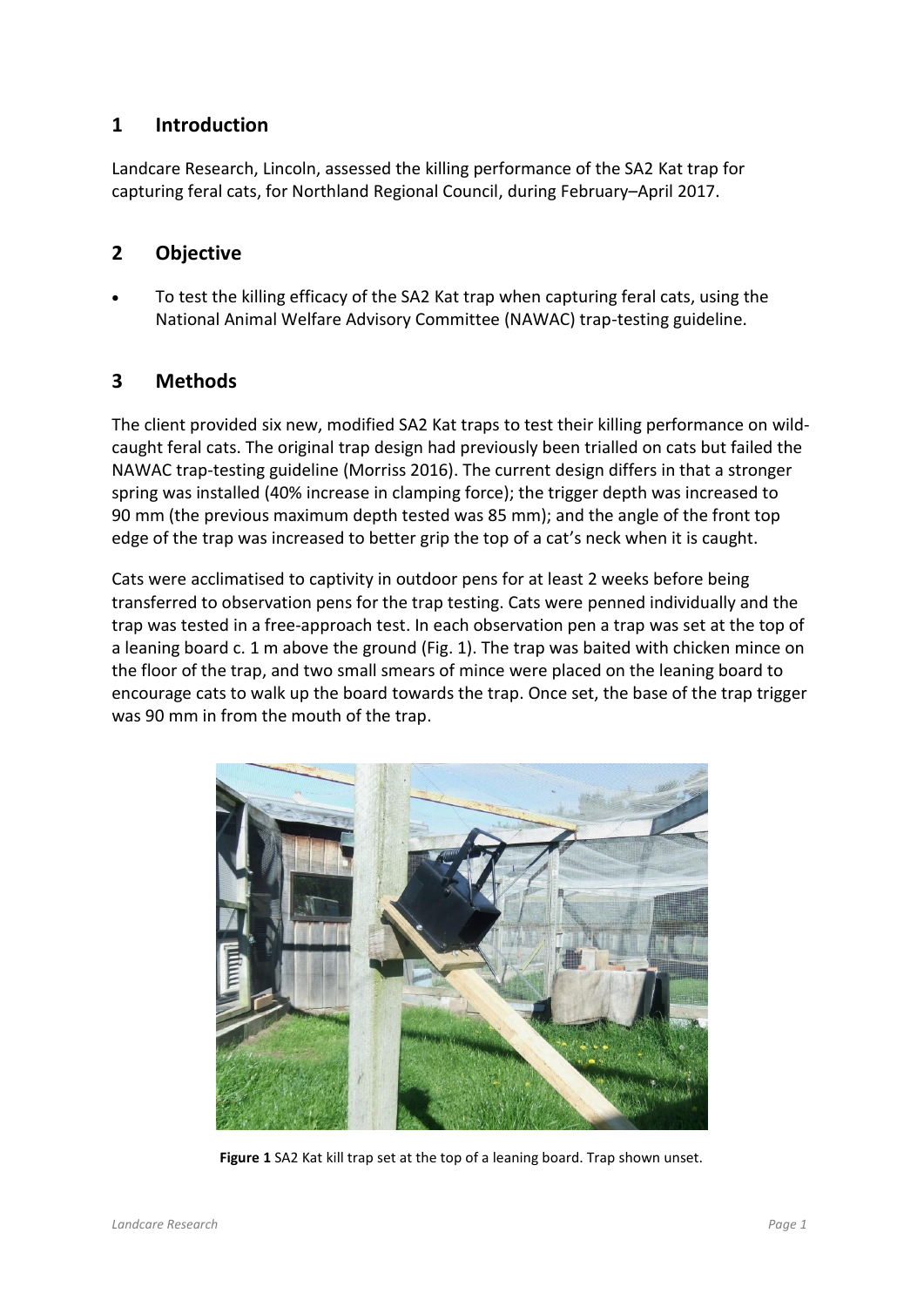When a cat was struck by the trap, the time to loss of palpebral (blinking) reflex was measured to determine whether the trap rendered the captured animal irreversibly unconscious within 3 minutes. For the trap to pass the NAWAC trap-testing guideline (2011), 10 of 10 cats needed to be rendered irreversibly unconscious within 3 minutes.

All captures were videoed using a digital video system (GeoVision DVR) with infrared illumination. Testing was carried out during the first 3 hours of darkness. Video footage was reviewed using GeoVision EZView software.

This work was carried out with approval of the Landcare Research Animal Ethics Committee (AEC 15/12/01).

To assess how well the SA2 Kat trap killed feral cats compared to other traps that had passed the NAWAC trap-testing guideline, the times of irreversible unconsciousness recorded for cats caught with each trap type were graphed and compared using one-way analysis of variance (ANOVA).

# <span id="page-9-0"></span>**4 Results**

# <span id="page-9-1"></span>**4.1 Pen trials**

Ten of ten cats tested were rendered irreversibly unconscious within the 3-minute threshold (Table 1). Nine of the ten cats were unconscious when first assessed (i.e. when the observer first gained access to the captured cat). This recorded time was probably longer than the actual time they first became unconscious because it was difficult to access the trapped cats' eyes and assess their palpebral response due to the killing bar pinning the trapped cat's head against the roof of the trap.

The tenth cat tested was slower to become unconscious. Initially its airway was not fully occluded perhaps because it had first used its front paw to try to access the bait in the trap and had its head slightly angled when the trap fired. Later struggling levelled its orientation and full occlusion occurred.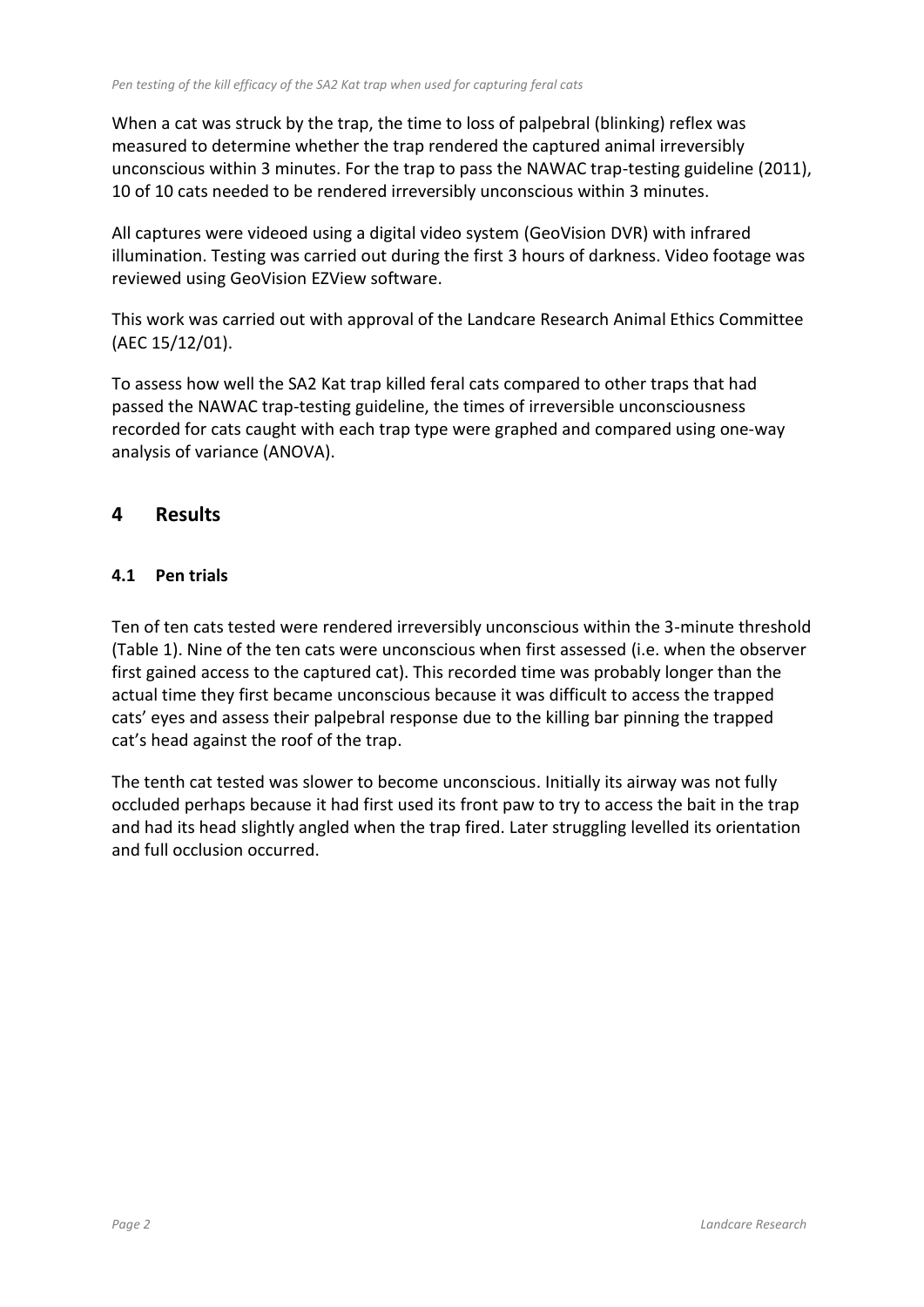| Date       | Weight<br>(kg) | Sex | Loss of<br>palpebral<br>reflex<br>(min:s) | Heart stop<br>(min:s) | <b>Strike</b><br>location | <b>Notes</b>                                                                                                                                             |
|------------|----------------|-----|-------------------------------------------|-----------------------|---------------------------|----------------------------------------------------------------------------------------------------------------------------------------------------------|
| 19/03/2017 | 2.29           | M   | < 1:10                                    | 3:52                  | <b>Neck</b>               | Sat on top of trap before capture. Time<br>to unconsciousness was probably<br>shorter but difficult to access eye.                                       |
| 20/03/2017 | 2.40           | F   | < 1:05                                    | 3:16                  | <b>Neck</b>               | Time to unconsciousness was probably<br>shorter but difficult to access eye.                                                                             |
| 22/03/2017 | 1.50           | F   | <1:11                                     | 4:38                  | <b>Neck</b>               | Time to unconsciousness was probably<br>shorter but difficult to access eye.                                                                             |
| 23/03/2017 | 2.77           | F   | < 1:05                                    | 4:24                  | <b>Neck</b>               | Time to unconsciousness was probably<br>shorter but difficult to access eye.                                                                             |
| 24/03/2017 | 2.77           | F   | < 1:00                                    | 4:30                  | <b>Neck</b>               | Time to unconsciousness was probably<br>shorter but difficult to access eye.                                                                             |
| 24/03/2017 | 1.49           | F   | < 0:57                                    | 5:13                  | <b>Neck</b>               | Time to unconsciousness was probably<br>shorter but difficult to access eye.                                                                             |
| 25/03/2017 | 1.81           | M   | < 1:10                                    | 3:58                  | <b>Neck</b>               | Time to unconsciousness was probably<br>shorter but difficult to access eye.                                                                             |
| 26/03/2017 | 1.64           | M   | < 1:30                                    | 4:59                  | <b>Neck</b>               | Time to unconsciousness was probably<br>shorter but difficult to access eye.                                                                             |
| 27/03/2017 | 3.80           | M   | < 0:50                                    | 4:38                  | <b>Neck</b>               | Time to unconsciousness was probably<br>shorter but difficult to access eye.                                                                             |
| 28/03/2017 | 2.92           | F   | 2:40                                      | 4:47                  | <b>Neck</b>               | Used paw to access bait in trap before<br>being caught by the neck. Initial<br>vocalisation and gasps before<br>repositioning and full airway occlusion. |

**Table 1** Outcome of the test using the SA2 Kat kill trap for capturing cats

#### <span id="page-10-0"></span>**4.2 Kill trap comparison**

The mean time of irreversible unconsciousness in cats trialled with four kill trap designs that had passed the NAWAC trap-testing guideline varied from 43.3 to 77 seconds (*n* = 10 for each trap type; Fig. 2). There was weak evidence of a difference ( $F_{3,36}$  = 2.77, P = 0.055) in the time of irreversible unconsciousness between all four trap types. The Standard Error bars of all four overlap indicating no real difference between trap types.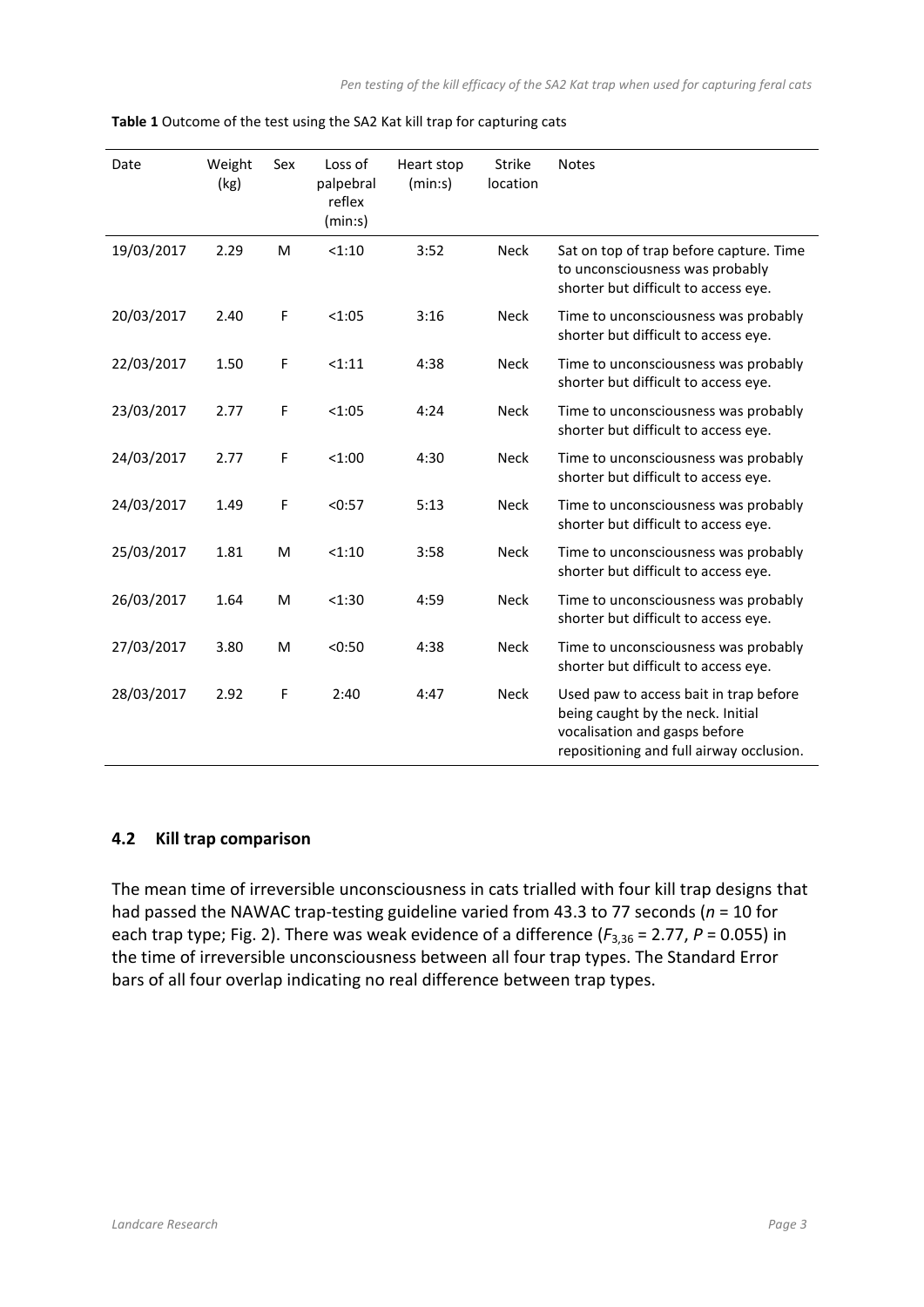

**Figure 2** Mean time (s) to irreversible unconsciousness (± SE) in cats caught during NAWAC trap testing by Landcare Research, Lincoln. Only trap types that passed the NAWAC trap-testing guideline for cats are shown.

# <span id="page-11-0"></span>**5 Conclusions**

The SA2 Kat kill trap passed the NAWAC trap-testing guideline when tested on feral cats. Modifying the trap from the one previously tested meant that cats were held more firmly and unable to pull out once caught. All cats were caught by the neck, which resulted in rapid unconsciousness due to occlusion of their airway and carotid arteries.

This style of trap could also be used or adapted for capturing possums, and because possums are likely to be a major non-target species captured it would be justified to test this trap with possums. It is not known whether possums would be captured correctly and rendered irreversibly unconscious within the 3-minute threshold with the trap configured for trapping cats, but the manufacturer suggests they can be killed consistently (Steve Allan, pers. comm.). Otherwise, a different trigger depth and trap size may be required for specifically targeting possums.

The times to irreversible unconscious recorded with the different cat trap designs that have passed the NAWAC guideline were similar because they all kill by airway and carotid artery occlusion. Traps that cause major skull fractures have the potential to kill more rapidly, but there are no traps with that killing method that have passed the NAWAC guideline for cats.